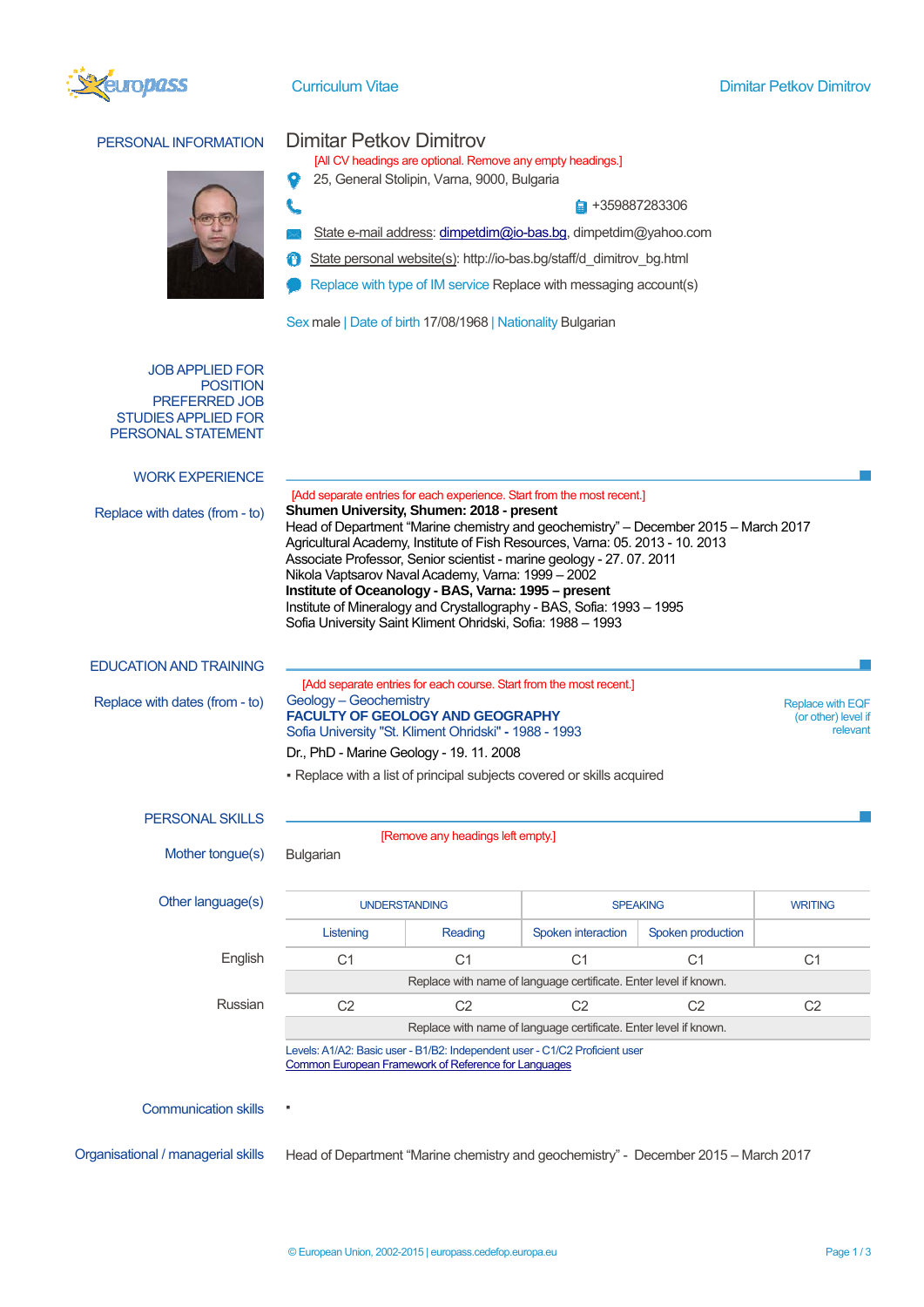

| Job-related skills                                           |                                                                                                                                                                                                                                                                                                                                                                                                                                                                                                                                                                                                                                                                                                                            | 1. Black Sea Expedition - R/V Marion Dufresne - 2004, Project "ASSEMBLAGE" |                                  |                                  |                                  |  |  |  |
|--------------------------------------------------------------|----------------------------------------------------------------------------------------------------------------------------------------------------------------------------------------------------------------------------------------------------------------------------------------------------------------------------------------------------------------------------------------------------------------------------------------------------------------------------------------------------------------------------------------------------------------------------------------------------------------------------------------------------------------------------------------------------------------------------|----------------------------------------------------------------------------|----------------------------------|----------------------------------|----------------------------------|--|--|--|
|                                                              | 2. Black Sea Expedition - R/V Mare Nigrum, GEOECOMAR - 2005, Project "ASSEMBLAGE"                                                                                                                                                                                                                                                                                                                                                                                                                                                                                                                                                                                                                                          |                                                                            |                                  |                                  |                                  |  |  |  |
|                                                              | 3. Black Sea Expedition - R/V Akademik - 2006, Co - Project with "WOODS HOLE", USA                                                                                                                                                                                                                                                                                                                                                                                                                                                                                                                                                                                                                                         |                                                                            |                                  |                                  |                                  |  |  |  |
|                                                              | 4. Black Sea Expedition - R/V Akademik - 2009, Project "SOUTH STREAM" - "PETER GAS"                                                                                                                                                                                                                                                                                                                                                                                                                                                                                                                                                                                                                                        |                                                                            |                                  |                                  |                                  |  |  |  |
|                                                              | 5. Black Sea Expedition - R/V Akademik - 2009, Project "IDEAS", 02 - 337, with Prof. William Ryan<br>6. Black Sea Expedition - R/V Akademik - 2011, Project "IDEAS", 02 - 337, with Prof. William Ryan<br>7. Black Sea Expedition - R/V Akademik - 2016, Project (Ministry of Environment and Water develops<br>and implements)<br>8. Black Sea Expedition - R/V Haithabu - 2017-2019, Project No BG14MFOP001-3.003-0001,<br>"Collection, management and use of data for the purpose of scientific analysis and implementation of<br>the Common Fisheries Policy for the period 2017-2019, funded by the Maritime and Fisheries<br>Program co-financed by European Union through the European Maritime and Fisheries Fund" |                                                                            |                                  |                                  |                                  |  |  |  |
|                                                              |                                                                                                                                                                                                                                                                                                                                                                                                                                                                                                                                                                                                                                                                                                                            |                                                                            |                                  |                                  |                                  |  |  |  |
| Digital competence                                           | SELF-ASSESSMENT                                                                                                                                                                                                                                                                                                                                                                                                                                                                                                                                                                                                                                                                                                            |                                                                            |                                  |                                  |                                  |  |  |  |
|                                                              | <b>Information</b><br>processing                                                                                                                                                                                                                                                                                                                                                                                                                                                                                                                                                                                                                                                                                           | Communication                                                              | Content<br>creation              | Safety                           | Problem<br>solving               |  |  |  |
|                                                              | <b>PROFICIENT</b><br><b>USER</b>                                                                                                                                                                                                                                                                                                                                                                                                                                                                                                                                                                                                                                                                                           | <b>PROFICIENT</b><br><b>USER</b>                                           | <b>PROFICIENT</b><br><b>USER</b> | <b>PROFICIENT</b><br><b>USER</b> | <b>PROFICIENT</b><br><b>USER</b> |  |  |  |
|                                                              | Levels: Basic user - Independent user - Proficient user<br>Digital competences - Self-assessment grid                                                                                                                                                                                                                                                                                                                                                                                                                                                                                                                                                                                                                      |                                                                            |                                  |                                  |                                  |  |  |  |
|                                                              | Replace with name of ICT-certificate(s)                                                                                                                                                                                                                                                                                                                                                                                                                                                                                                                                                                                                                                                                                    |                                                                            |                                  |                                  |                                  |  |  |  |
| <b>Other skills</b>                                          | <b>Windows/Linux servers,</b><br>Computer graphics - Photoshop, Adobe InDesign, Corel Draw, AutoCAD<br>· scuba diving license<br>• certificate of competency "Skipper of seagoing vessel up to 20 GT"                                                                                                                                                                                                                                                                                                                                                                                                                                                                                                                      |                                                                            |                                  |                                  |                                  |  |  |  |
| <b>Driving licence</b>                                       | Professional Driving licence: - "C"                                                                                                                                                                                                                                                                                                                                                                                                                                                                                                                                                                                                                                                                                        |                                                                            |                                  |                                  |                                  |  |  |  |
| <b>ADDITIONAL INFORMATION</b>                                |                                                                                                                                                                                                                                                                                                                                                                                                                                                                                                                                                                                                                                                                                                                            |                                                                            |                                  |                                  |                                  |  |  |  |
| <b>Publications</b><br><b>Presentations</b>                  | Publications - 126, Monographs and Books - 8, Studio - 1, expert reports - 405<br>http://io-bas.bq/downloads/Dimitar Dimitrov/publikacii Dimitar Dimitrov.pdf<br>32                                                                                                                                                                                                                                                                                                                                                                                                                                                                                                                                                        |                                                                            |                                  |                                  |                                  |  |  |  |
| Projects                                                     | 11                                                                                                                                                                                                                                                                                                                                                                                                                                                                                                                                                                                                                                                                                                                         |                                                                            |                                  |                                  |                                  |  |  |  |
| Conferences                                                  | 22                                                                                                                                                                                                                                                                                                                                                                                                                                                                                                                                                                                                                                                                                                                         |                                                                            |                                  |                                  |                                  |  |  |  |
| Seminars                                                     | 10                                                                                                                                                                                                                                                                                                                                                                                                                                                                                                                                                                                                                                                                                                                         |                                                                            |                                  |                                  |                                  |  |  |  |
| Honours and awards<br>Memberships<br><b>References</b>       | Awards "Varna" for Natural Sciences - 2003, 2011-Individual, 2013, 2014<br>Bulgarian Geological Society, Union of Scientists - Varna                                                                                                                                                                                                                                                                                                                                                                                                                                                                                                                                                                                       |                                                                            |                                  |                                  |                                  |  |  |  |
| <b>Citations</b><br><b>Courses</b><br><b>Certifications</b>  | 370                                                                                                                                                                                                                                                                                                                                                                                                                                                                                                                                                                                                                                                                                                                        |                                                                            |                                  |                                  |                                  |  |  |  |
| <b>ANNEXES</b>                                               |                                                                                                                                                                                                                                                                                                                                                                                                                                                                                                                                                                                                                                                                                                                            |                                                                            |                                  |                                  |                                  |  |  |  |
| Replace with list of documents annexed to your CV. Examples: |                                                                                                                                                                                                                                                                                                                                                                                                                                                                                                                                                                                                                                                                                                                            |                                                                            |                                  |                                  |                                  |  |  |  |

- copies of degrees and qualifications;
- testimonial of employment or work placement;
- publications or research.